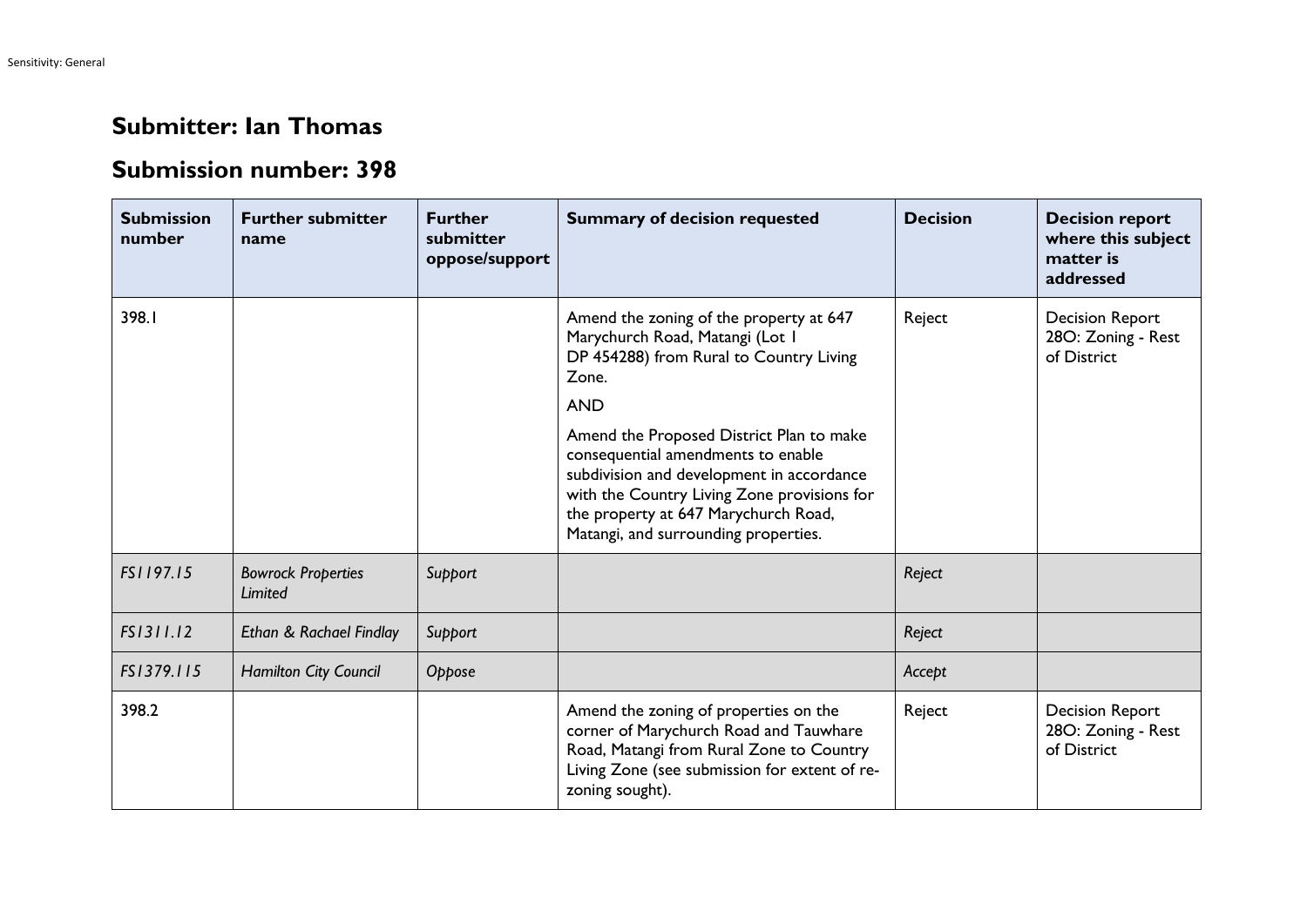| <b>Submission</b><br>number | <b>Further submitter</b><br>name     | <b>Further</b><br>submitter<br>oppose/support | <b>Summary of decision requested</b>                                                                                                                                                                                                                                                                                                                    | <b>Decision</b> | <b>Decision report</b><br>where this subject<br>matter is<br>addressed |
|-----------------------------|--------------------------------------|-----------------------------------------------|---------------------------------------------------------------------------------------------------------------------------------------------------------------------------------------------------------------------------------------------------------------------------------------------------------------------------------------------------------|-----------------|------------------------------------------------------------------------|
|                             |                                      |                                               | <b>AND</b><br>Amend the Proposed District Plan to make<br>consequential amendments to enable<br>subdivision and development in accordance<br>with the Country Living Zone provisions for<br>the property at 647 Marychurch Road,<br>Matangi, and surrounding properties.                                                                                |                 |                                                                        |
| FS1197.16                   | <b>Bowrock Properties</b><br>Limited | Support                                       |                                                                                                                                                                                                                                                                                                                                                         | Reject          |                                                                        |
| FS1277.25                   | <b>Waikato Regional Council</b>      | Oppose                                        |                                                                                                                                                                                                                                                                                                                                                         | Accept          |                                                                        |
| FS1311.13                   | Ethan & Rachael Findlay              | Support                                       |                                                                                                                                                                                                                                                                                                                                                         | Reject          |                                                                        |
| FS1379.116                  | Hamilton City Council                | Oppose                                        |                                                                                                                                                                                                                                                                                                                                                         | Accept          |                                                                        |
| 398.3                       |                                      |                                               | If the rezoning sought in submission points<br>398.1, 398.2 and 398.5 is not supported,<br>Delete Rural Zone Prohibited Subdivision<br>(PR3) Rule 22.4.1.1.<br><b>OR</b><br>Amend Rule 22.4 Subdivision, to enable<br>subdvision of Rural Zoned land at an<br>appropriate scale in appropriate locations, i.e.<br>such as 647 Marychurch Road, Matangi. | Reject          | Decision Report 22:<br><b>Rural Zone</b>                               |
| FS1311.14                   | Ethan & Rachael Findlay              | Support                                       |                                                                                                                                                                                                                                                                                                                                                         | Reject          |                                                                        |